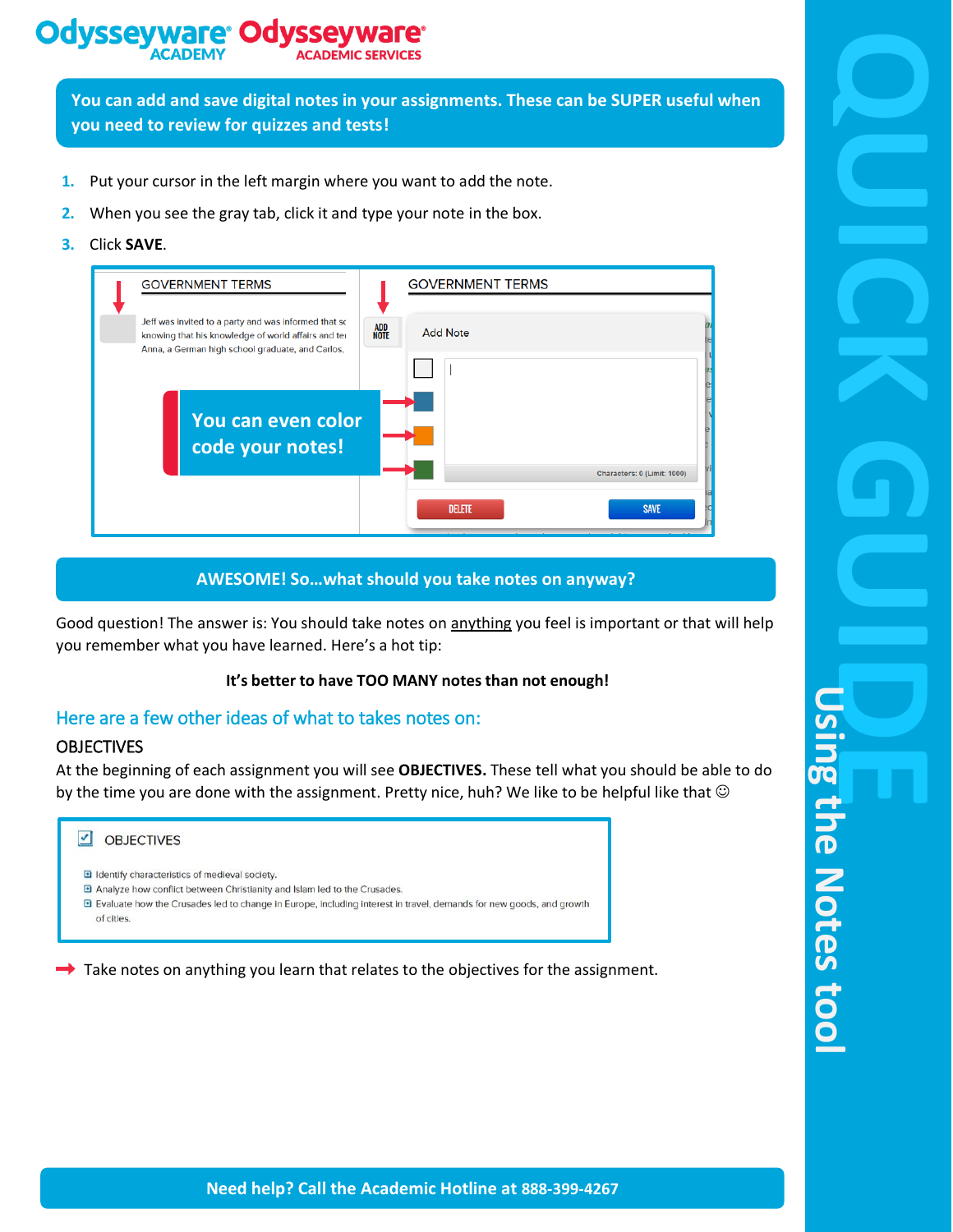

### **VOCABULARY**

After the objectives, you will see **VOCABULARY**. These are the words that will help you understand the topics you are learning about in the assignment.

| <b>VOCABULARY</b>  |                                                                                                                                                                                    |
|--------------------|------------------------------------------------------------------------------------------------------------------------------------------------------------------------------------|
| bourgeoisie        | Property owners and businesspeople as a class, as contrasted with the working class<br>or proletariat.                                                                             |
| Islam              | The religion founded by Mohammed. In its essence Islam holds to the doctrine of the<br>unity and omnipotence of Allah, and of the responsibility of every human being to<br>Allah. |
| medieval           | Copy<br>Belonging to or naving to go with the Middle Ages (the years from about A.D. 500 to<br>1450).                                                                              |
| <b>Middle Ages</b> | The period in European history between ancient and modern times, from about A.D.<br>500 to 1450.                                                                                   |
| propagated         | To reproduce, to increase in number or intensity.                                                                                                                                  |
| <b>Saracens</b>    | Muslim Turks who conquered the Arabs in the A.D. 1000s leading to the Crusades.                                                                                                    |

 $\rightarrow$  Add a note whenever you see a vocabulary word used in the assignment. That way, you can go back later and review the word in the context of the assignment. This will help you to better understand what it means. Remember that you can click the  $\blacksquare$  button to next to the word so you can hear how to pronounce it.

### IMPORTANT INFORMATION

This goes back to what we said earlier. Anytime you see something that seems important, it's a good idea to add notes to help you remember them. Here are just a few examples of things to watch for and add notes about:



 $\rightarrow$  Add short summaries, key points or ideas, or even fun ways to remember the information. This will be helpful when you come back to review them later. Your notes might even help you complete projects and other assignments.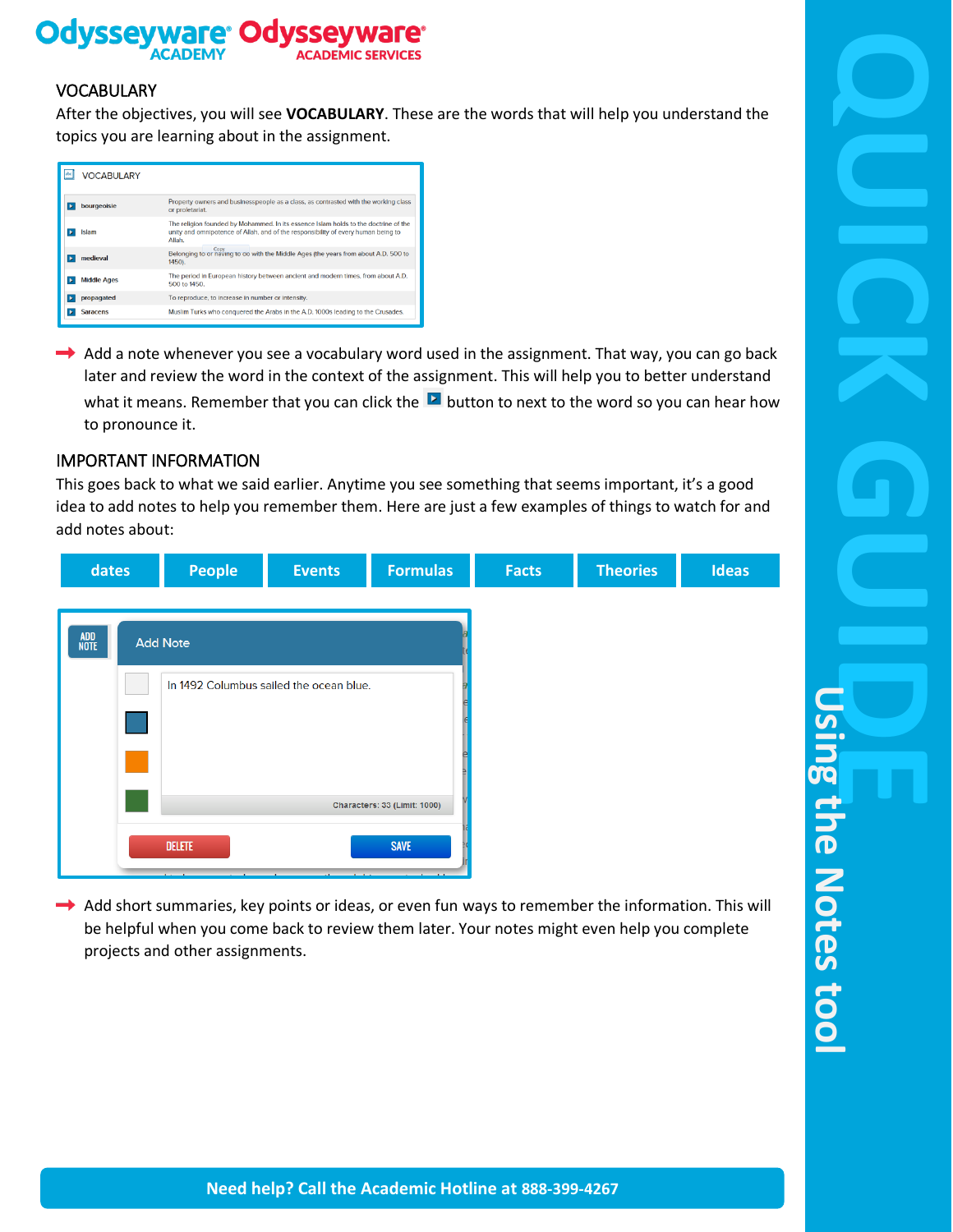#### **Odysseyw** Od SSEV

### AH-HA! MOMENTS

Have you ever had one of those moments where you thought "Oh…I GET IT!" Well, THAT is an Ah-ha moment! It's a connection your smart brain has made to the topic you're studying.

| $\frac{MY}{NOTE}$ | <b>CRUSADES</b><br>My Note                                                                                                                                                                                                                                                                      | opean Christians and the Saracen (Muslim) Turks. The                                                                                                       |        |
|-------------------|-------------------------------------------------------------------------------------------------------------------------------------------------------------------------------------------------------------------------------------------------------------------------------------------------|------------------------------------------------------------------------------------------------------------------------------------------------------------|--------|
|                   | The crusadesThis is the same time period that Robin<br>Hood and King Arthur were set in.                                                                                                                                                                                                        | priginated in Arabia about A.D. 600. The followers of<br>hies to conquer the world, and tried to convert people<br>Africa, they moved into southern Spain. | ₽      |
|                   | Characters: 73 (Limit: 1000)                                                                                                                                                                                                                                                                    |                                                                                                                                                            | G<br>函 |
|                   | <b>SAVE</b><br><b>DELETE</b>                                                                                                                                                                                                                                                                    |                                                                                                                                                            |        |
|                   | Warfare between European Crusaders and Muslim Turks went on<br>for nearly two hundred years. In the end, the Crusaders retreated,<br>and the Holy Land remained in the hands of the Turks. Although the<br>Crusades were a failure, they had a great influence upon life in<br>medieval Europe. |                                                                                                                                                            |        |

 $\rightarrow$  Add notes to remember any "Ah Ha!" moments you have while you're learning. They can be things that interest you, or that are connected to something you have already learned, or something you thought about that helps you remember the information in a certain way.

## **Guess who else can add notes?**

If you said "My teacher" then fist bump to you! Your teachers will sometimes add notes in your lessons for you. They might do this to highlight something important, remind you of something you may have missed, or to provide more information about what you're learning. Teacher Notes look like this:

| <b>TEACHER</b><br><b>NOTE</b> | <b>Teacher Note</b>                                                                                                                                                      |   |
|-------------------------------|--------------------------------------------------------------------------------------------------------------------------------------------------------------------------|---|
|                               | Pay close attention to the definition of "Science" in this<br>paragraph. What are the attributes it discusses? This will help<br>you answer the questions on your essay. | е |
|                               |                                                                                                                                                                          |   |
|                               | <b>CLOSE</b>                                                                                                                                                             |   |

Pay close attention to Teacher Notes. They may provide valuable information to help you complete your assignments successfully!